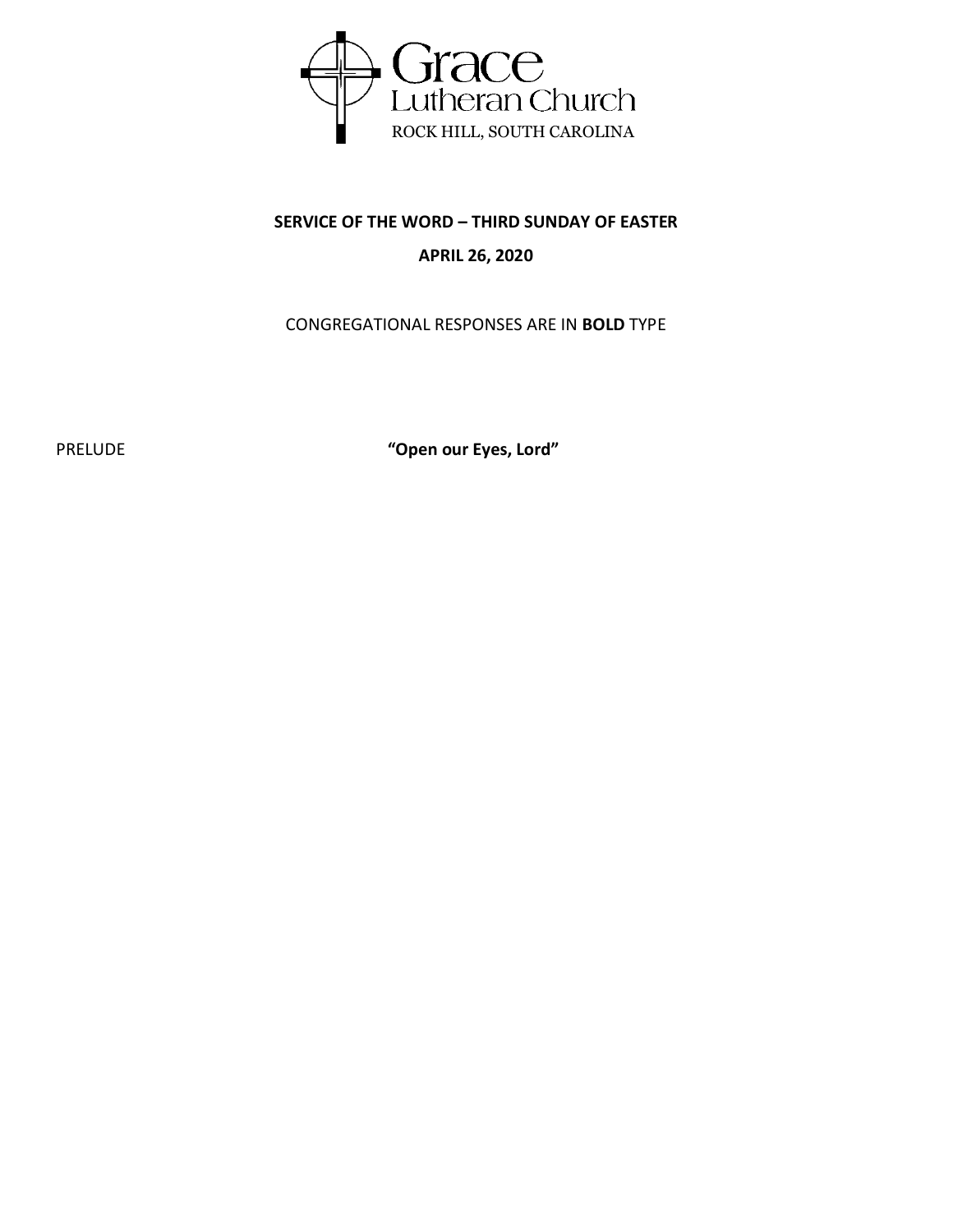

### APOSTOLIC GREETING

The grace of our Lord Jesus Christ, the love of God, and the communion of the Holy Spirit be with you all. **And also with you.**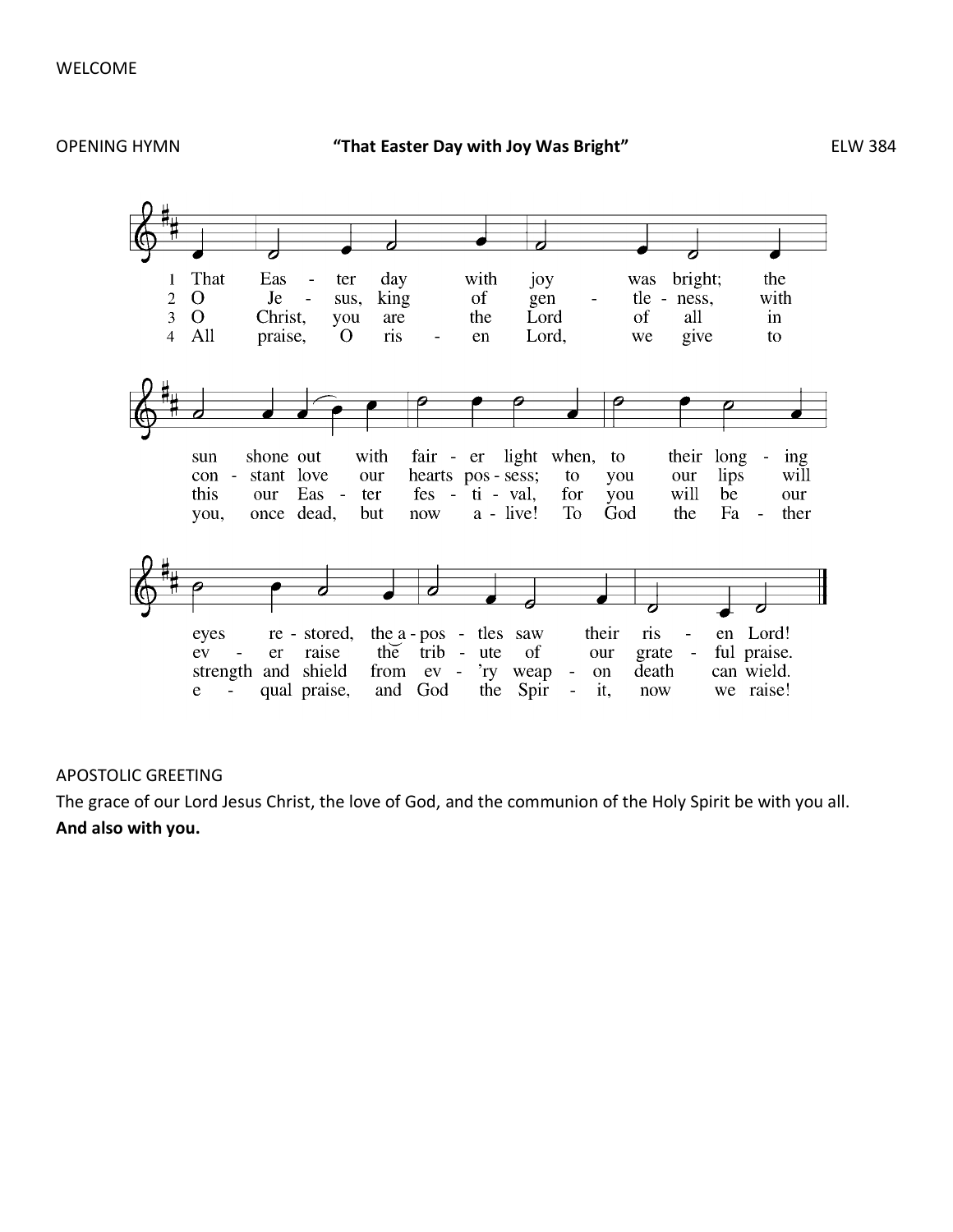HYMN OF PRAISE "**This Is the Feast"**



### PRAYER OF THE DAY

The Lord be with you. **And also with you.**

Let us pray together**. O God, your Son makes himself known to all his disciples in the breaking of bread. Open the eyes of our faith, that we may see him in his redeeming work, who lives and reigns with you and the Holy Spirit, one God, now and forever. Amen.**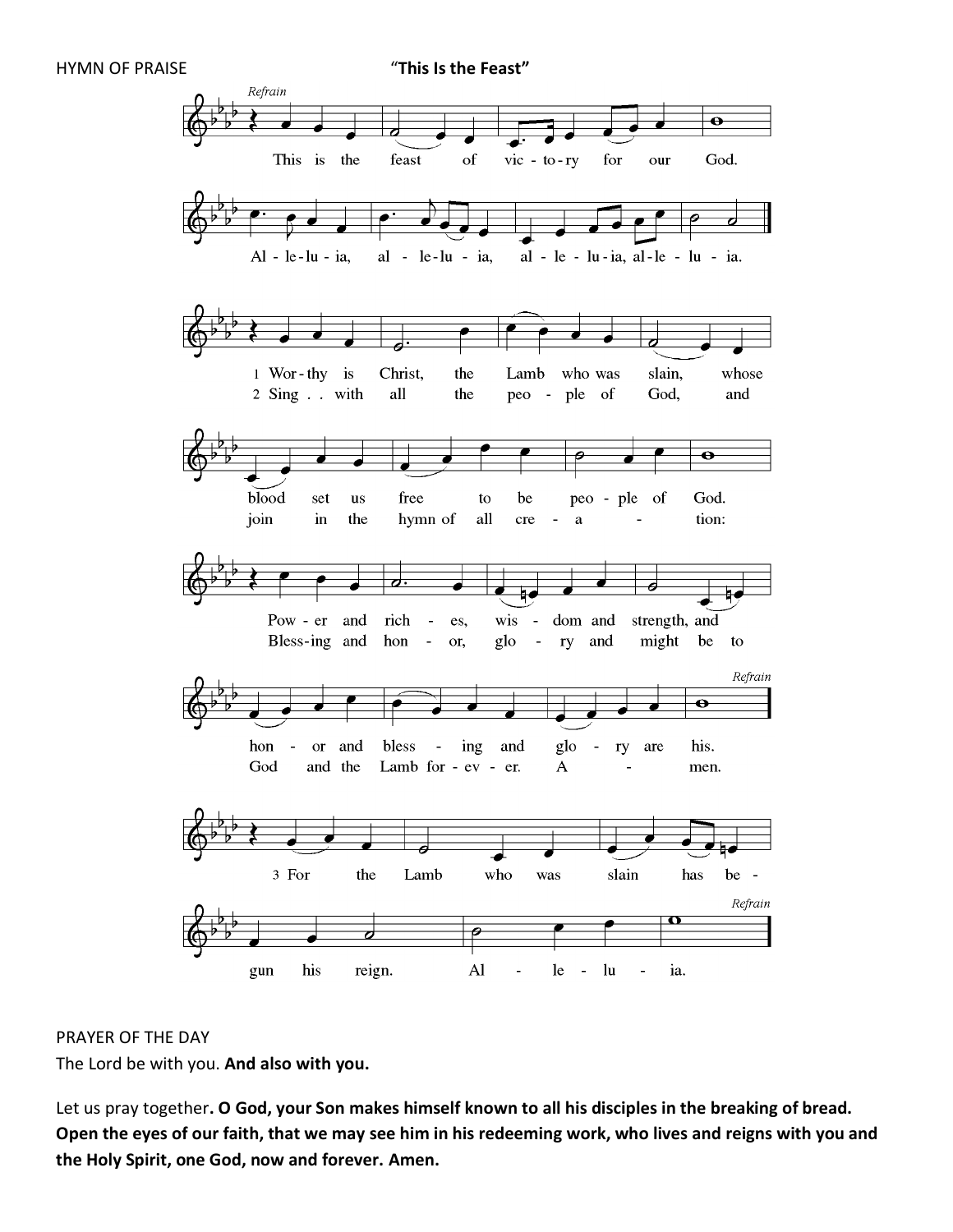## *A reading from the Acts of the Apostles.*

<sup>14a</sup>Peter, standing with the eleven, raised his voice and addressed [the crowd, saying], <sup>36</sup> Therefore let the entire house of Israel know with certainty that God has made him both Lord and Messiah, this Jesus whom you crucified." <sup>37</sup>Now when they heard this, they were cut to the heart and said to Peter and to the other apostles, "Brothers, what should we do?" <sup>38</sup>Peter said to them, "Repent, and be baptized every one of you in the name of Jesus Christ so that your sins may be forgiven; and you will receive the gift of the Holy Spirit. <sup>39</sup>For the promise is for you, for your children, and for all who are far away, everyone whom the Lord our God calls to him." <sup>40</sup>And he testified with many other arguments and exhorted them, saying, "Save yourselves from this corrupt generation." <sup>41</sup>So those who welcomed his message were baptized, and that day about three thousand persons were added.

## *The Word of the Lord.* **Thanks be to God.**

## PSALM *(Read Responsively)* Psalm 116:1-4, 12-19

<sup>1</sup>I love the Lorp, who has heard my voice, and listened to my supplication,

## 2 **for the LORD has given ear to me whenever I called.**

 $3$ The cords of death entangled me; the anguish of the grave came upon me; I came to grief and sorrow.

#### <sup>4</sup>**Then I called upon the name of the LORD: "O LORD, I pray you, save my life."**

 $12$ How shall I repay the LORD for all the good things God has done for me?

### <sup>13</sup>**I will lift the cup of salvation and call on the name of the LORD.**

<sup>14</sup>I will fulfill my vows to the LORD in the presence of all God's people.

## <sup>15</sup>**Precious in your sight, O LORD, is the death of your servants.**

 $16$ O LORD, truly I am your servant; I am your servant, the child of your handmaid; you have freed me from my bonds.

<sup>17</sup>**I will offer you the sacrifice of thanksgiving and call upon the name of the LORD.**

 $18$ I will fulfill my vows to the LORD in the presence of all God's people,

<sup>19</sup>**in the courts of the LORD's house, in the midst of you, O Jerusalem. Hallelujah!**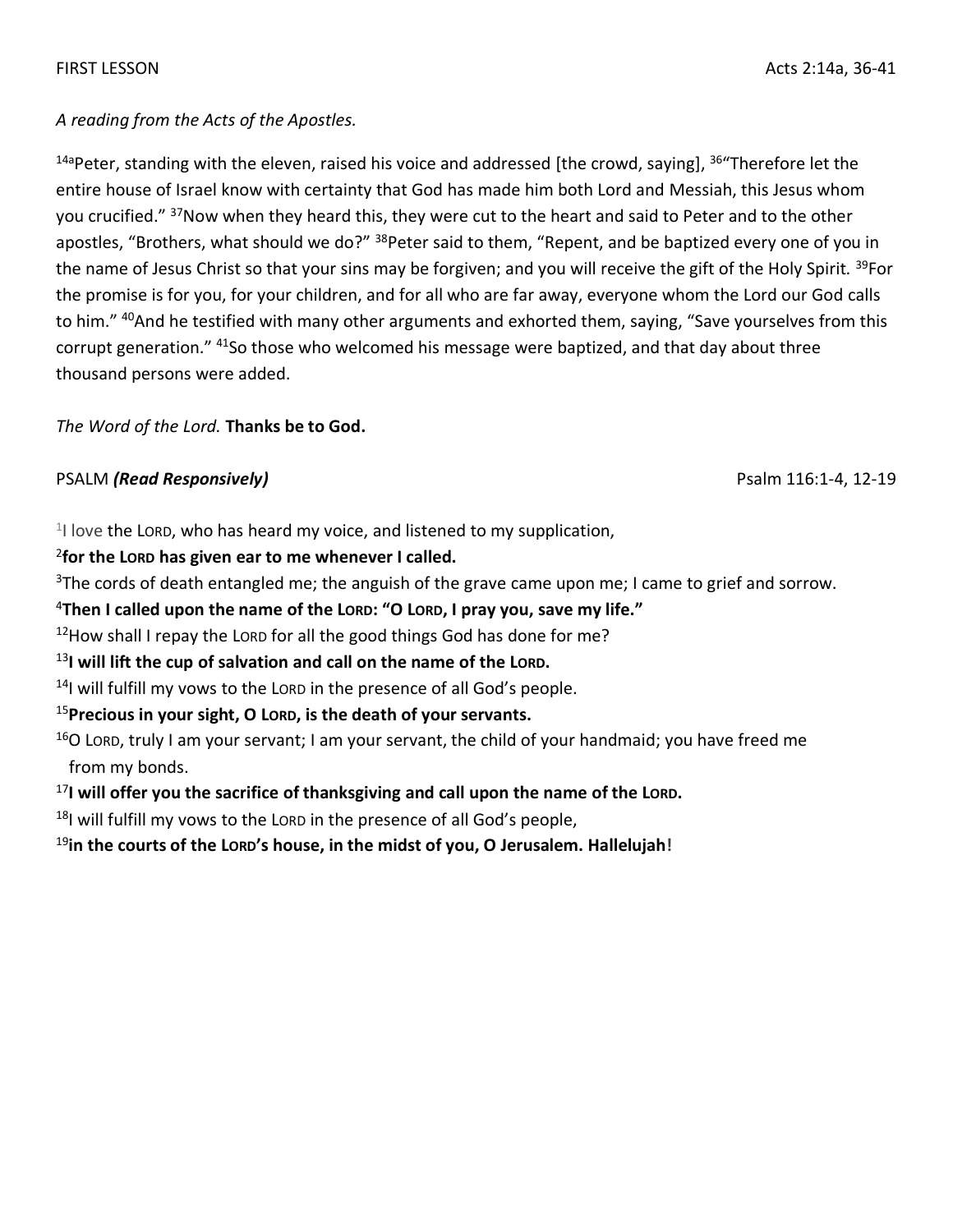#### SECOND LESSON 1 Peter 1:17-23

### *A reading from 1 st Peter.*

<sup>17</sup>If you invoke as Father the one who judges all people impartially according to their deeds, live in reverent fear during the time of your exile. <sup>18</sup>You know that you were ransomed from the futile ways inherited from your ancestors, not with perishable things like silver or gold, <sup>19</sup>but with the precious blood of Christ, like that of a lamb without defect or blemish. <sup>20</sup>He was destined before the foundation of the world, but was revealed at the end of the ages for your sake. <sup>21</sup>Through him you have come to trust in God, who raised him from the dead and gave him glory, so that your faith and hope are set on God. <sup>22</sup>Now that you have purified your souls by your obedience to the truth so that you have genuine mutual love, love one another deeply from the heart. <sup>23</sup>You have been born anew, not of perishable but of imperishable seed, through the living and enduring word of God.

#### *The Word of the Lord.* **Thanks be to God.**

#### GOSPEL ACCLAMATION



Lord, to whom shall we go? You have the words of e-ter-nal life.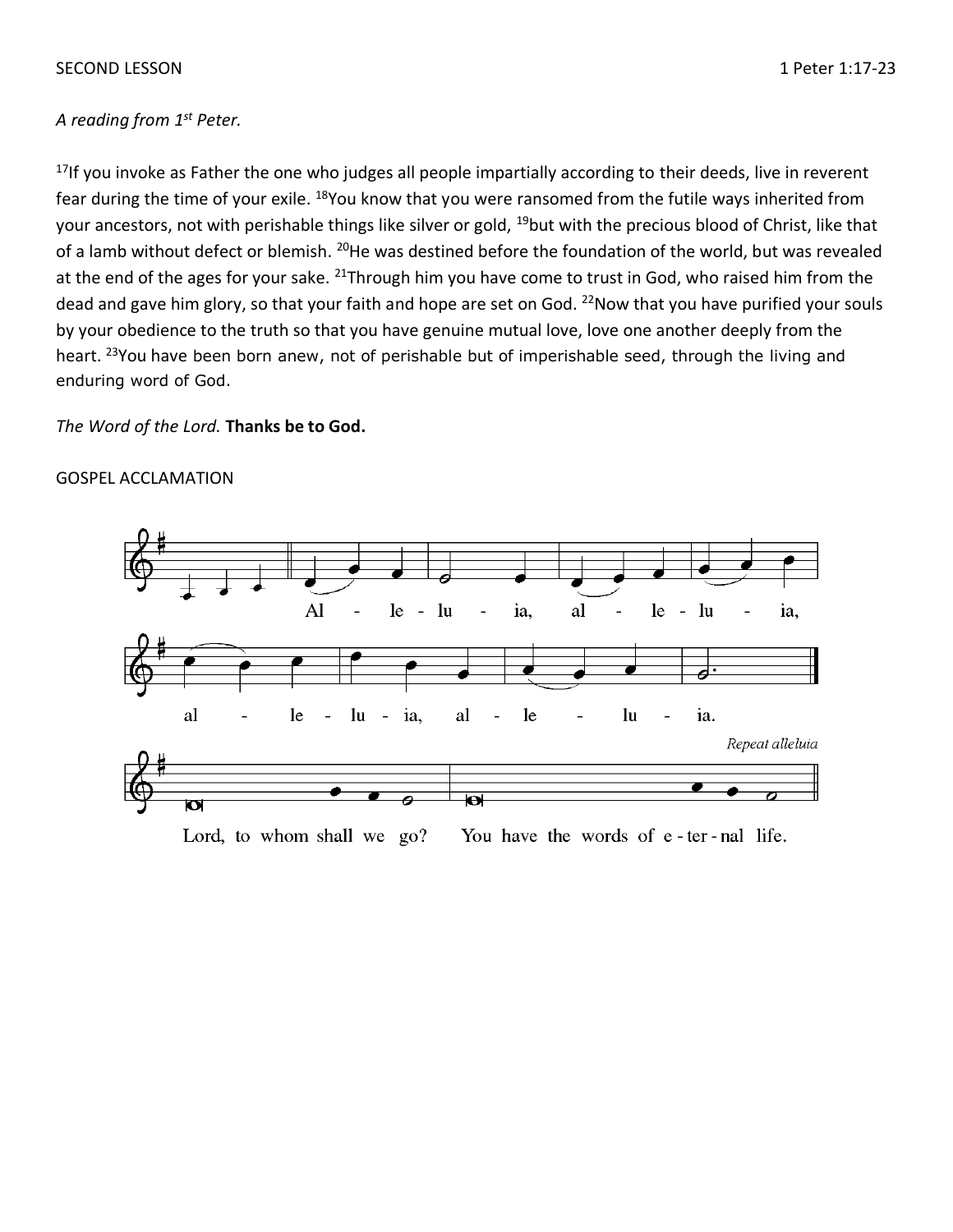## *The Holy Gospel according to Luke.* **Glory to you, O Lord.**

 $13$ Now on that same day [when Jesus had appeared to Mary Magdalene,] two [disciples] were going to a village called Emmaus, about seven miles from Jerusalem, <sup>14</sup>and talking with each other about all these things that had happened. <sup>15</sup>While they were talking and discussing, Jesus himself came near and went with them,  $16$ but their eyes were kept from recognizing him.  $17$ And he said to them, "What are you discussing with each other while you walk along?" They stood still, looking sad. <sup>18</sup>Then one of them, whose name was Cleopas, answered him, "Are you the only stranger in Jerusalem who does not know the things that have taken place there in these days?" <sup>19</sup>He asked them, "What things?" They replied, "The things about Jesus of Nazareth, who was a prophet mighty in deed and word before God and all the people, <sup>20</sup>and how our chief priests and leaders handed him over to be condemned to death and crucified him. <sup>21</sup>But we had hoped that he was the one to redeem Israel. Yes, and besides all this, it is now the third day since these things took place. <sup>22</sup>Moreover, some women of our group astounded us. They were at the tomb early this morning, <sup>23</sup>and when they did not find his body there, they came back and told us that they had indeed seen a vision of angels who said that he was alive. <sup>24</sup>Some of those who were with us went to the tomb and found it just as the women had said; but they did not see him." <sup>25</sup>Then he said to them, "Oh, how foolish you are, and how slow of heart to believe all that the prophets have declared! <sup>26</sup>Was it not necessary that the Messiah should suffer these things and then enter into his glory?" <sup>27</sup>Then beginning with Moses and all the prophets, he interpreted to them the things about himself in all the scriptures. <sup>28</sup>As they came near the village to which they were going, he walked ahead as if he were going on. <sup>29</sup>But they urged him strongly, saying, "Stay with us, because it is almost evening and the day is now nearly over." So he went in to stay with them. <sup>30</sup>When he was at the table with them, he took bread, blessed and broke it, and gave it to them. <sup>31</sup>Then their eyes were opened, and they recognized him; and he vanished from their sight. <sup>32</sup>They said to each other, "Were not our hearts burning within us while he was talking to us on the road, while he was opening the scriptures to us?" <sup>33</sup>That same hour they got up and returned to Jerusalem; and they found the eleven and their companions gathered together. <sup>34</sup>They were saying, "The Lord has risen indeed, and he has appeared to Simon!" <sup>35</sup>Then they told what had happened on the road, and how he had been made known to them in the breaking of the bread.

### *The Gospel of the Lord.* **Praise to you, O Christ.**

SERMON **Pastor Gregg Hoffman**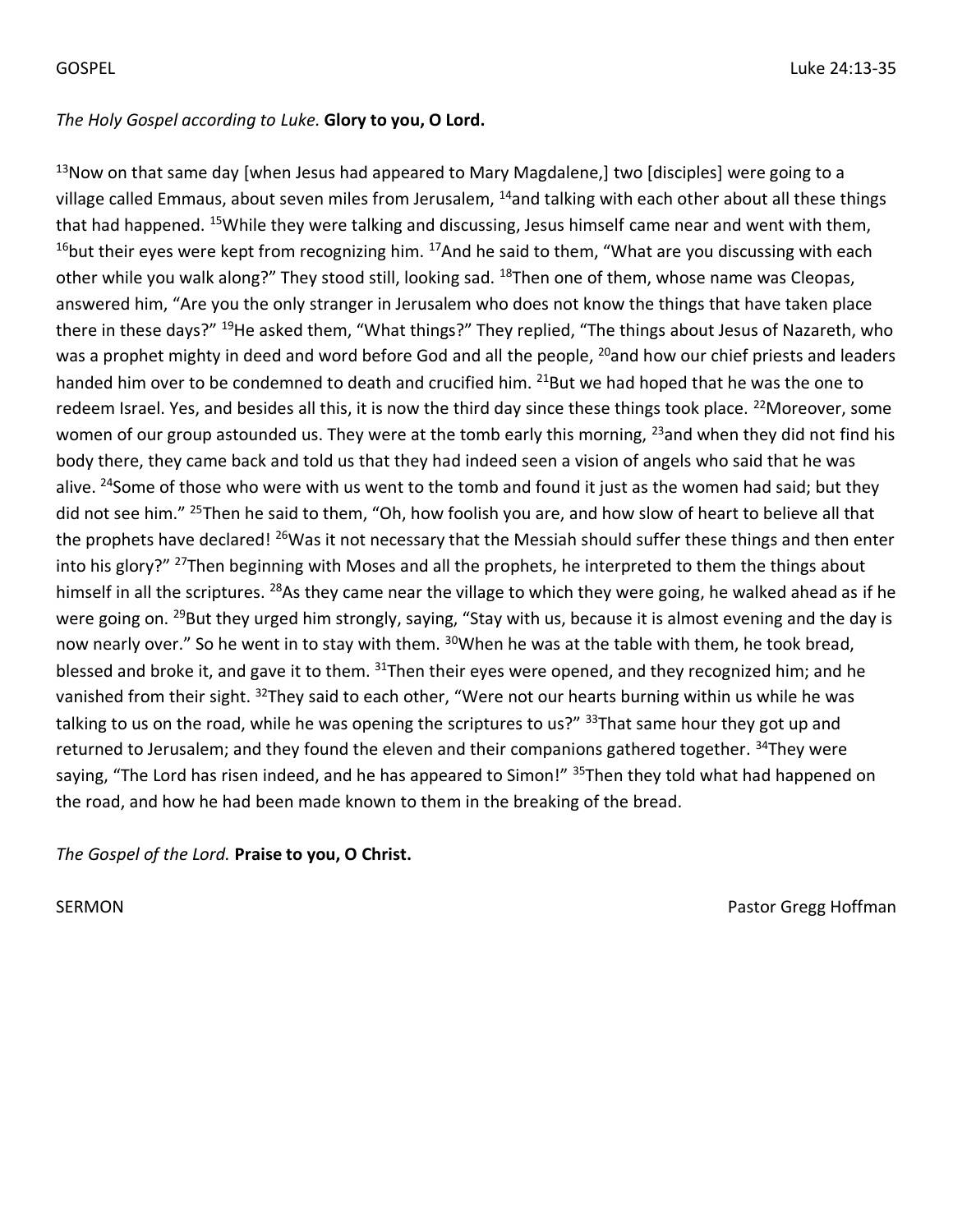

#### NICENE CREED

With the whole church, let us confess our faith, using the words of the Nicene Creed.

**We believe in one God, the Father, the Almighty, maker of heaven and earth, of all that is, seen and unseen. We believe in one Lord, Jesus Christ, the only Son of God, eternally begotten of the Father, God from God, Light from Light, true God from true God, begotten, not made, of one Being with the Father;** 

**through him all things were made. For us and for our salvation he came down from heaven, was incarnate of the Holy Spirit and the virgin Mary and became truly human.** 

**For our sake he was crucified under Pontius Pilate; he suffered death and was buried. On the third day he rose again in accordance with the scriptures; he ascended into heaven and is seated at the right hand of the Father. He will come again in glory to judge the living and the dead, and his kingdom will have no end.**

**We believe in the Holy Spirit, the Lord, the giver of life, who proceeds from the Father and the Son, who with the Father and the Son is worshiped and glorified, who has spoken through the prophets. We believe in one holy catholic and apostolic church. We acknowledge one baptism for the forgiveness of sins. We look for the** ☩ **resurrection of the dead, and the life of the world to come. Amen.**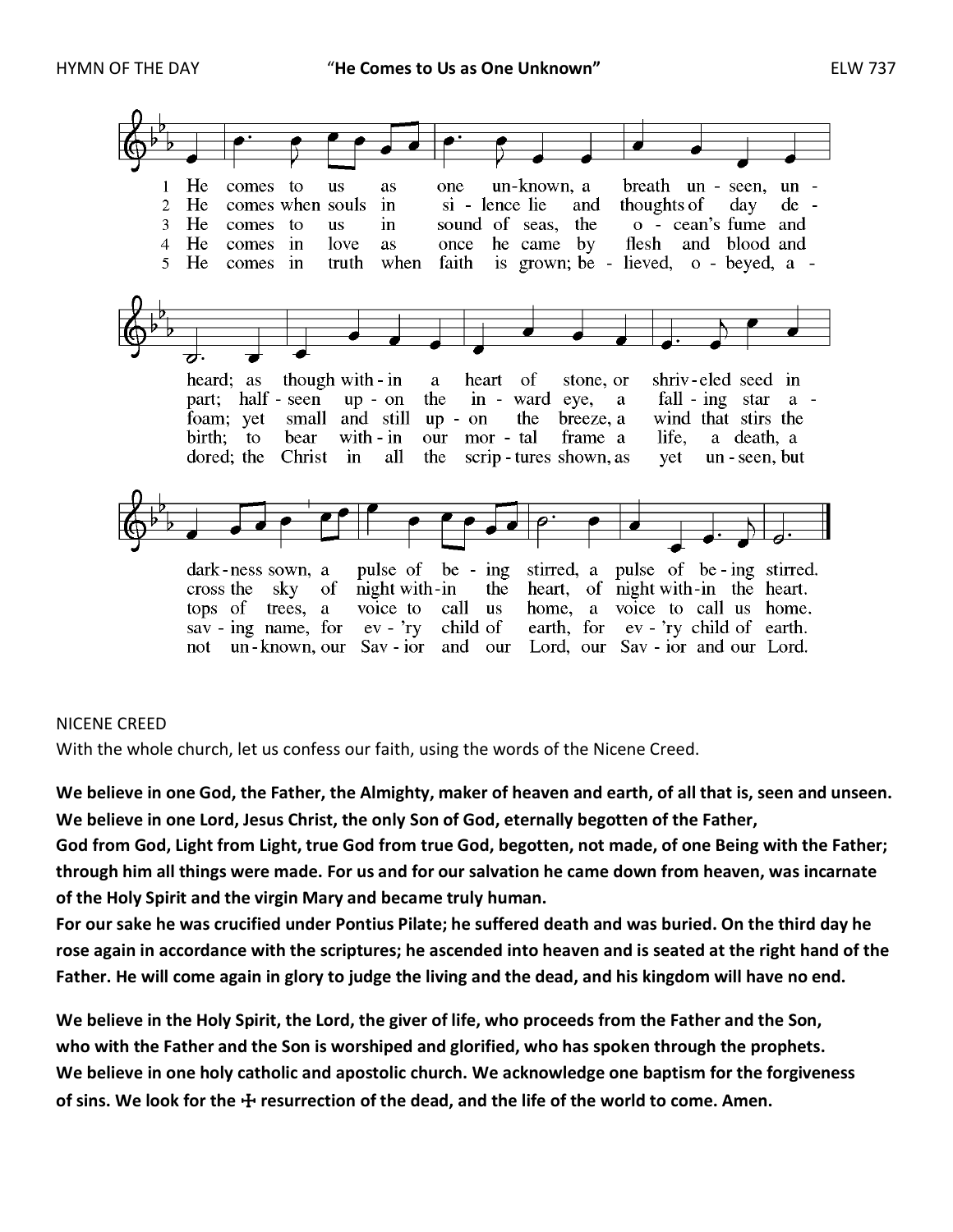## PRAYERS OF INTERCESSION

Uplifted by the promised hope of healing and resurrection, we join the people of God in all times and places in praying for the church, the world, and all who are in need.

## *A brief silence.*

For those whose hearts are fervent with love for your gospel, that they are empowered to tell the story of your love in their lives and to show hospitality in response to this love. Lord, in your mercy, **hear our prayer.**

For the diverse natural world: for jungles, prairies, forests, valleys, mountains, and for all the wild and endangered animals who call these spaces home, that they are nurtured and protected. Lord, in your mercy, **hear our prayer.**

For broken systems we have inherited and any brokenness that we continue to perpetuate, forgive us. Restrain the nations from fighting over limited resources. Redeem us from the cycles of scarcity and violence. Lord, in your mercy,

## **hear our prayer.**

For all who call upon your healing name, give rest. Stay with us, and walk with all those who are hungry, lonely, despairing, and desiring healing in body and spirit especially Emily, Kathy, Eric, Ellen, Doug, Mike, Ralph, Sabrina, Kim, Buck, Karen, Brenda, Pauline, Mary, Darice, Jennifer, Frank, Bill, Madeline, Ed, Earl, Skeeter, Barbara, Steven, and Susan. We pray for those suffering from and affected by COVID-19. Lord, in your mercy,

### **hear our prayer.**

For the ministries of this church which help your people to grow in faith. For those who participate in Sunday school and adult education; guide and inspire learners of every age and ability. For those who seek community through small groups, teams, and committees. For those who serve your people as volunteers and for those who serve your people through Council leadership. Lord, in your mercy, **hear our prayer.**

Create in our hearts a yearning to rest in your promise of eternal, resurrected life. Give us thankful hearts for those who have died, even as we look forward to the hope of new life with you. Lord, in your mercy, **hear our prayer.**

With bold confidence in your love, almighty God, we place all for whom we pray into your eternal care; through Christ our Lord. **Amen.**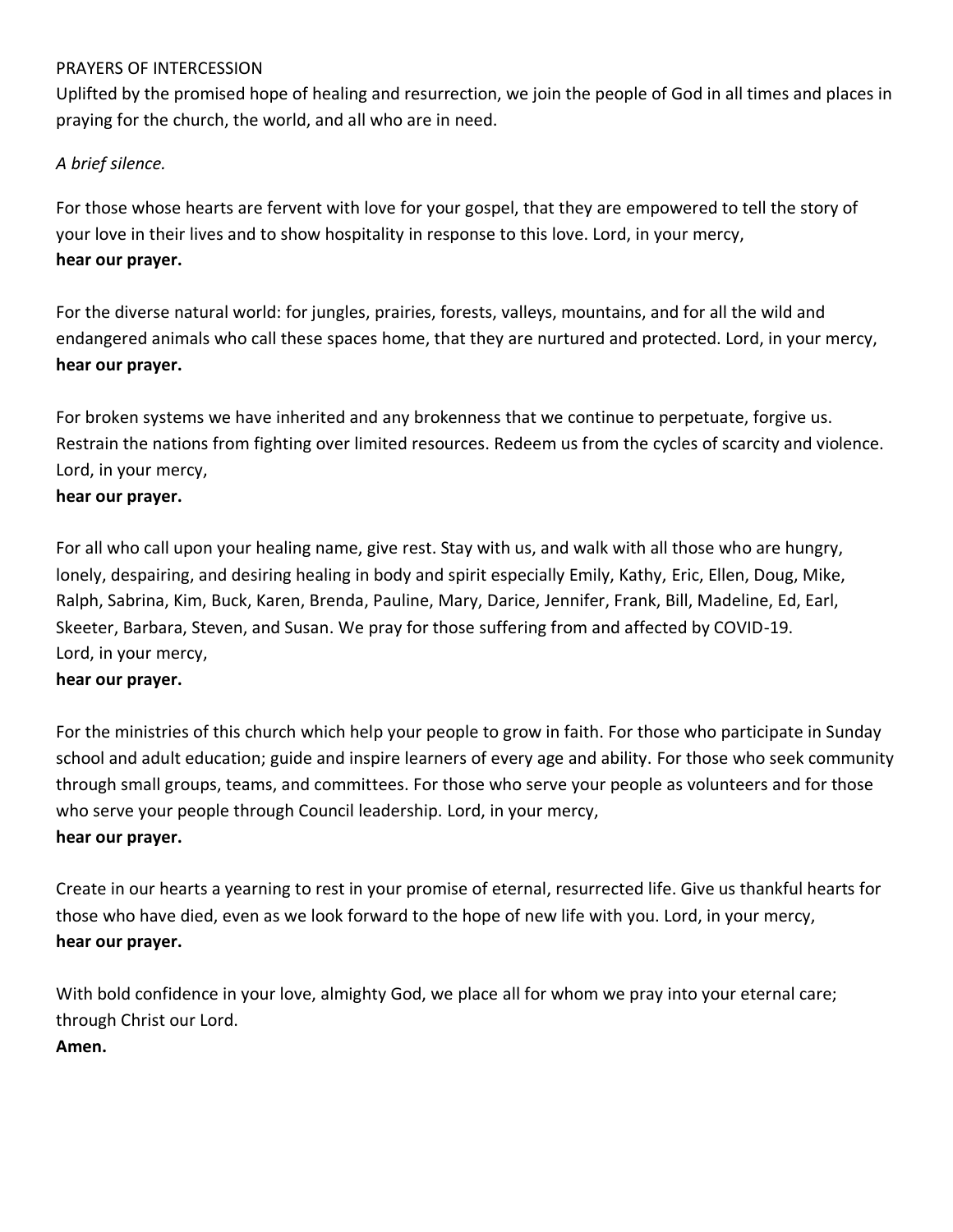## SHARING THE PEACE

The peace of the Lord be with you always. **And also with you.**

## OFFERING

*<https://onrealm.org/gracerockhill/-/give/now>*

## ANTHEM

## OFFERTORY RESPONSE *(Stand)* **"Praise God, from Whom all Blessings Flow"**



## OFFERTORY PRAYER

## Let us pray together.

Merciful God, our gifts seem small compared to what you have given us, yet you make of our gifts an abundance, just as you do with our entire lives. We long for the day when you can feed us again at your table, but for today, may we draw strength from the nourishment of your word, and send us forth for **service in your name, for the sake of our risen Lord Jesus Christ. Amen.**

### LORD'S PRAYER

United as one church, deployed across a great distance, we unite our voices and join in the prayer that our Lord taught us:

**Our Father, who art in heaven, hallowed be thy name, thy kingdom come, thy will be done, on earth as it is in heaven. Give us this day our daily bread; and forgive us our trespasses, as we forgive those who trespass against us; and lead us not into temptation, but deliver us from evil. For thine is the kingdom, and the power, and the glory, forever and ever. Amen.**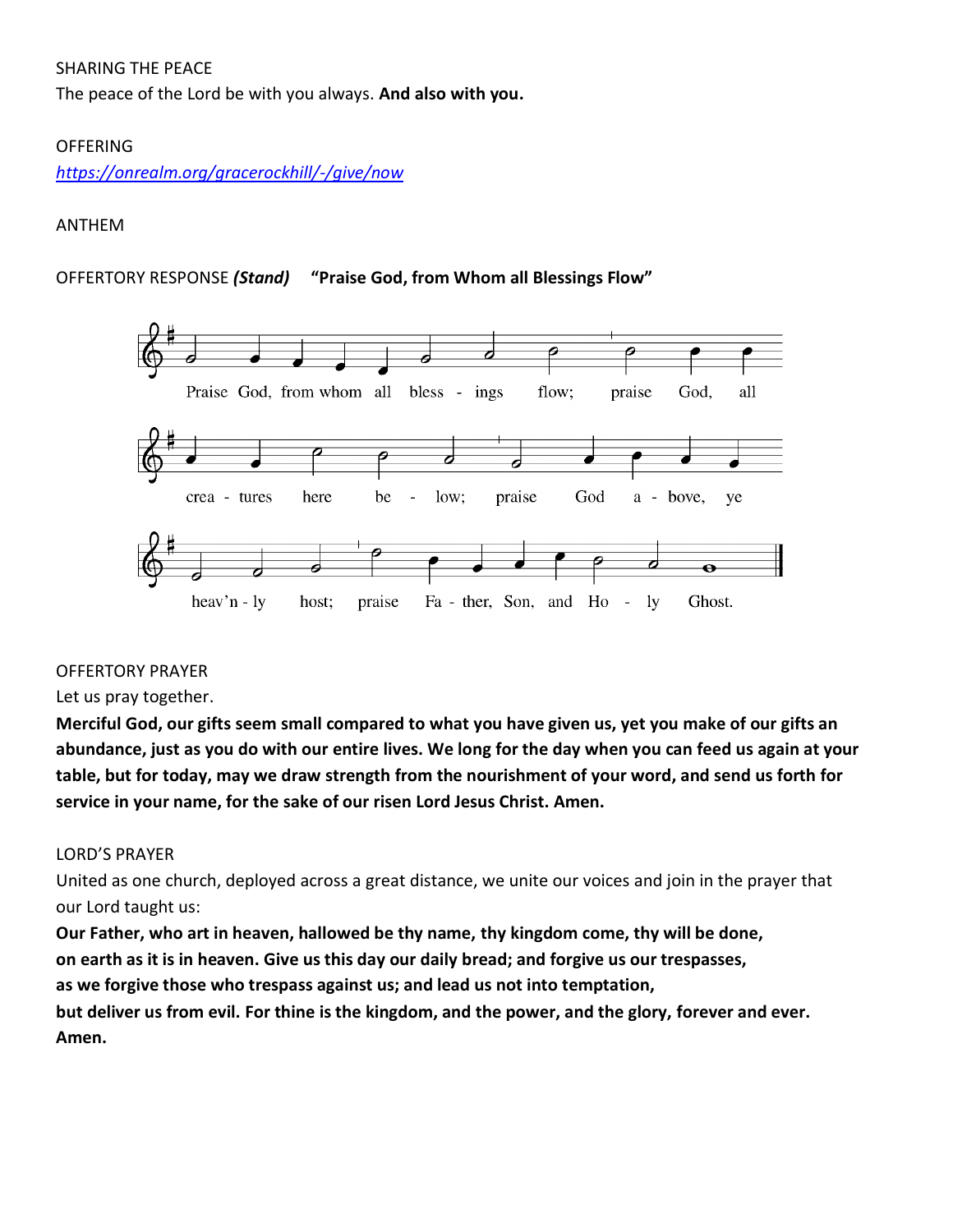### ANNOUNCEMENTS

#### BLESSING

The blessing of the living God, Father, ☩ Son, and Holy Spirit, surround and sustain you, keep you from harm, and fill you with courage, as you share the joy of Christ with the world.

#### **Amen.**



DISMISSAL

Alleluia! Christ is risen.

**Christ is risen indeed. Alleluia!**

You are the body of Christ raised up for the world. Go forth in peace.

**Thanks be to God.**